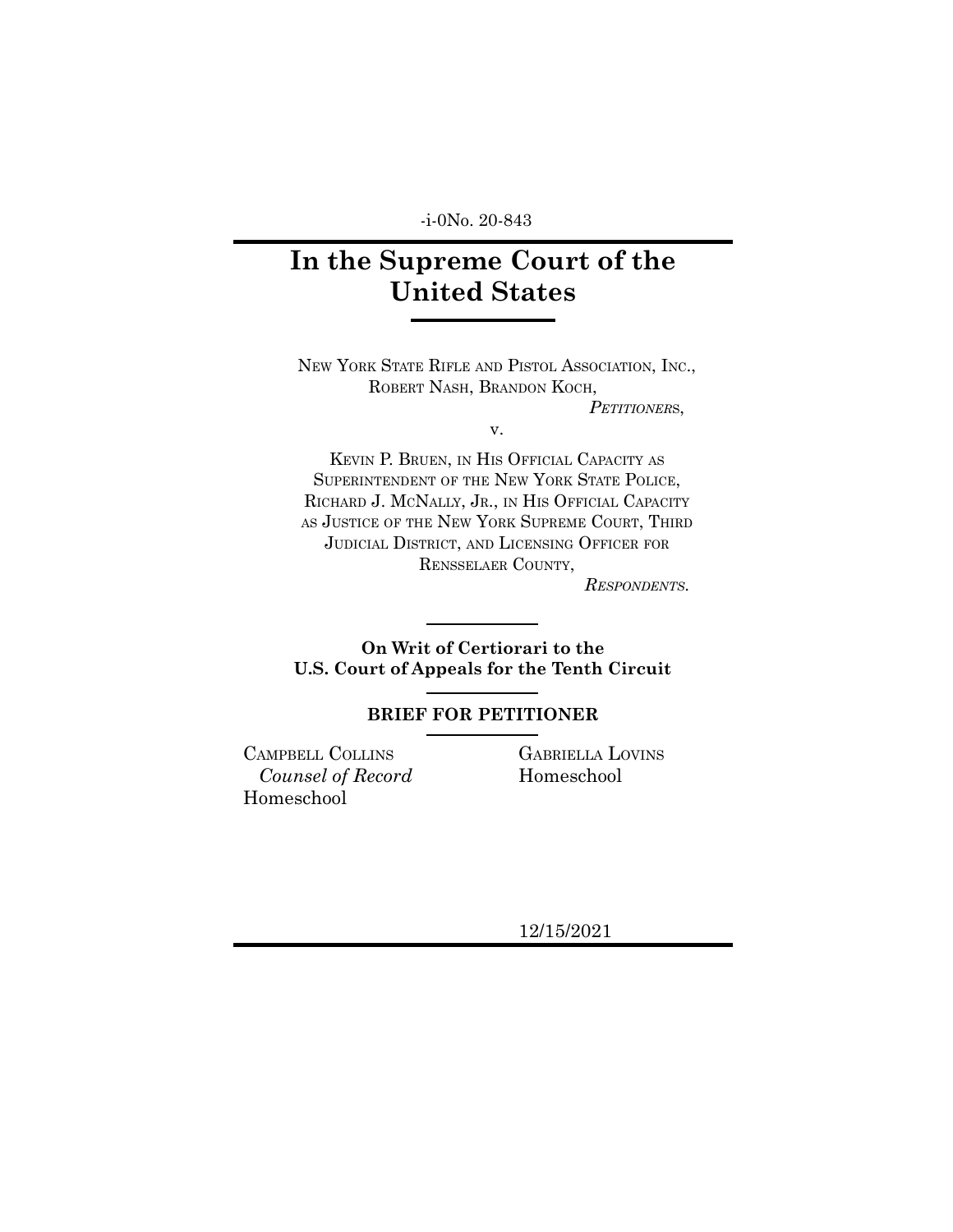# **QUESTION PRESENTED**

Whether the Second Amendment allows the government to prohibit a law-abiding person from carrying handguns outside the home for self-defense.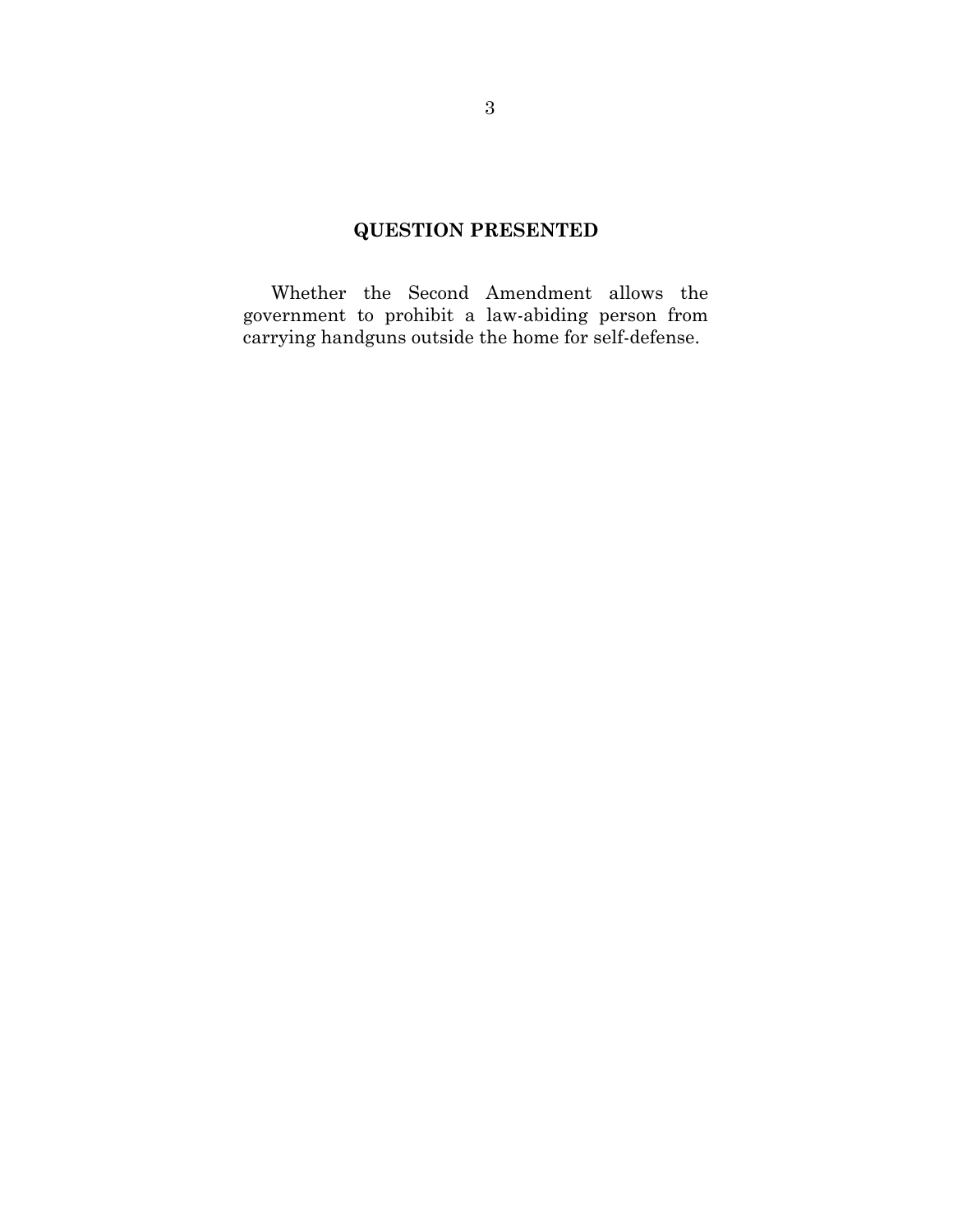# **TABLE OF CONTENTS**

| CONSTITUTIONAL PROVISIONS INVOLVED 8 |  |
|--------------------------------------|--|
|                                      |  |
|                                      |  |
|                                      |  |

- I. The historic purpose of the Second Amendment was to protect the right of the people to bear arms outside their homes for self-defense.
	- A. In the era of the Second Amendment's enactment, to "bear arms" meant to carry outside the home for self-defense.
	- B. Heller clarified the right to "keep…Arms" as individual and not tied to the militia.
	- C. Because the Second Amendment protects an individual right to self defense, and because keep means own, "bear" means carry for self defense.
- II. The Second Amendment's purpose is to protect a broad, individual right to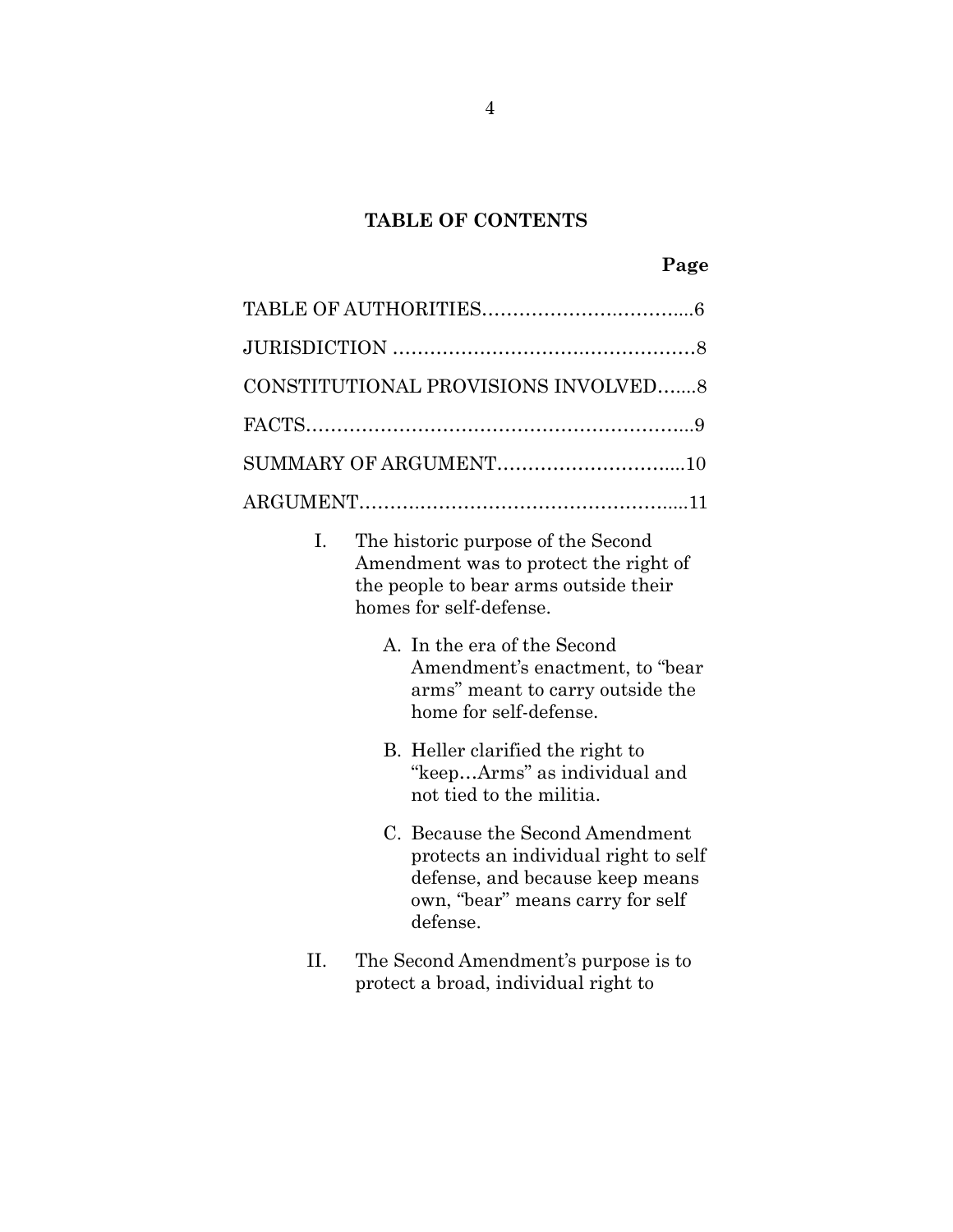self-defense.

- A. The Second Amendment protects a broader right than the English Bill of Rights.
- B. The Statute of Northampton does not conflict with this interpretation of the Second Amendment.
- III. The appropriate level of analysis for the New York concealed-carry law is strict scrutiny.
	- A. The law does not achieve a compelling state interest.
	- B. The law does not use the least restrictive means necessary to achieve that interest.
- CONCLUSION…………………………………………..24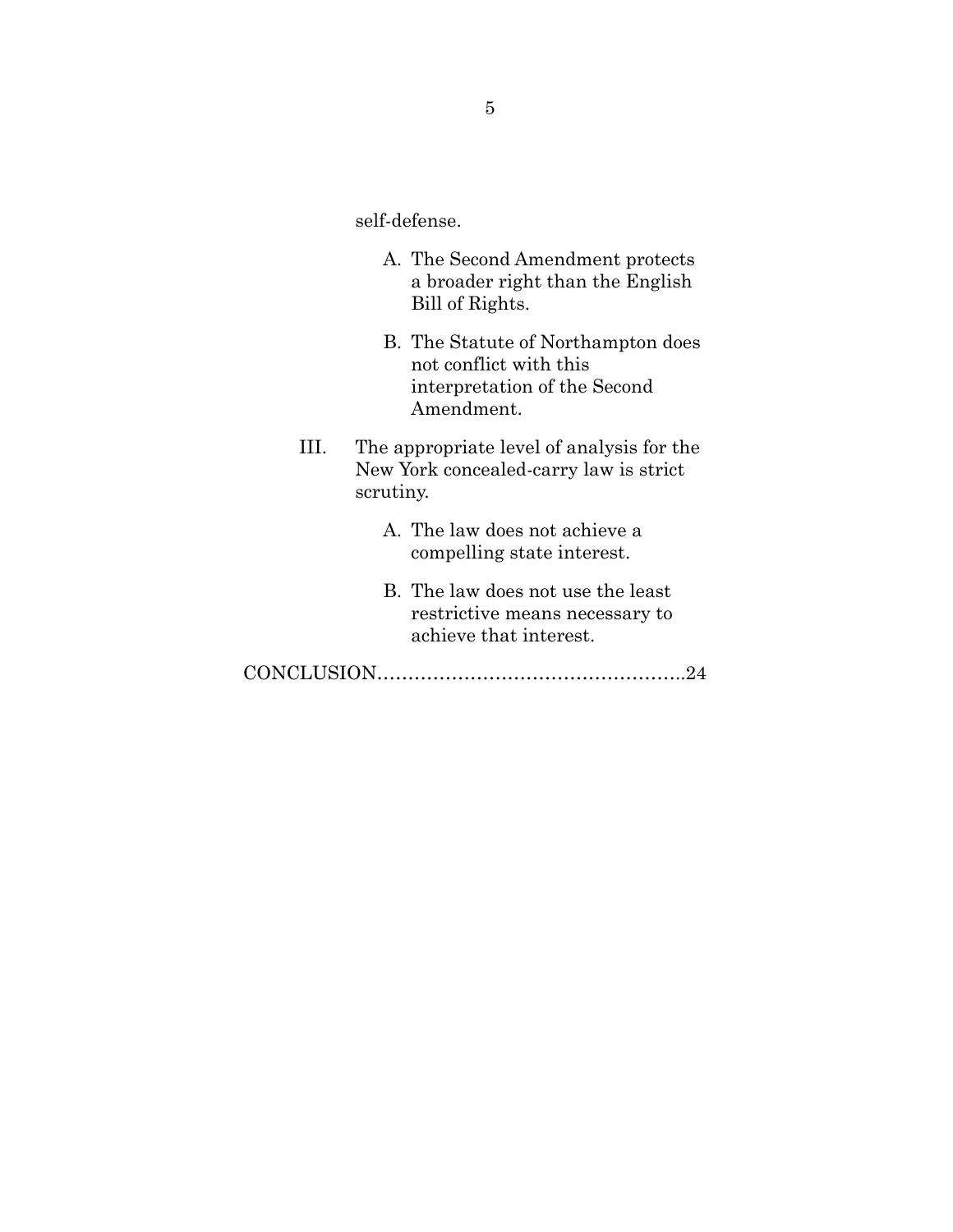# **TABLE OF AUTHORITIES**

# **CASES**

# **PAGE(S)**

| District of Columbia v Heller,      |
|-------------------------------------|
|                                     |
| Kachalsky v. Cnty. of Westchester,  |
|                                     |
| McDonald v. City of Chicago, Ill.,  |
|                                     |
| United States v. Miller,            |
|                                     |
| NYSRP v. Cuomo,                     |
| 804 F.3d 242 (2d Cir. 2015)18       |
| Peruta v. County of San Diego       |
| 824 F.3d 919 (2016)22, 23           |
| Wrenn v. District of Columbia.      |
| 864 F.3d 650 (D.C. Cir. 2017)22, 23 |
| LAWS                                |
|                                     |
|                                     |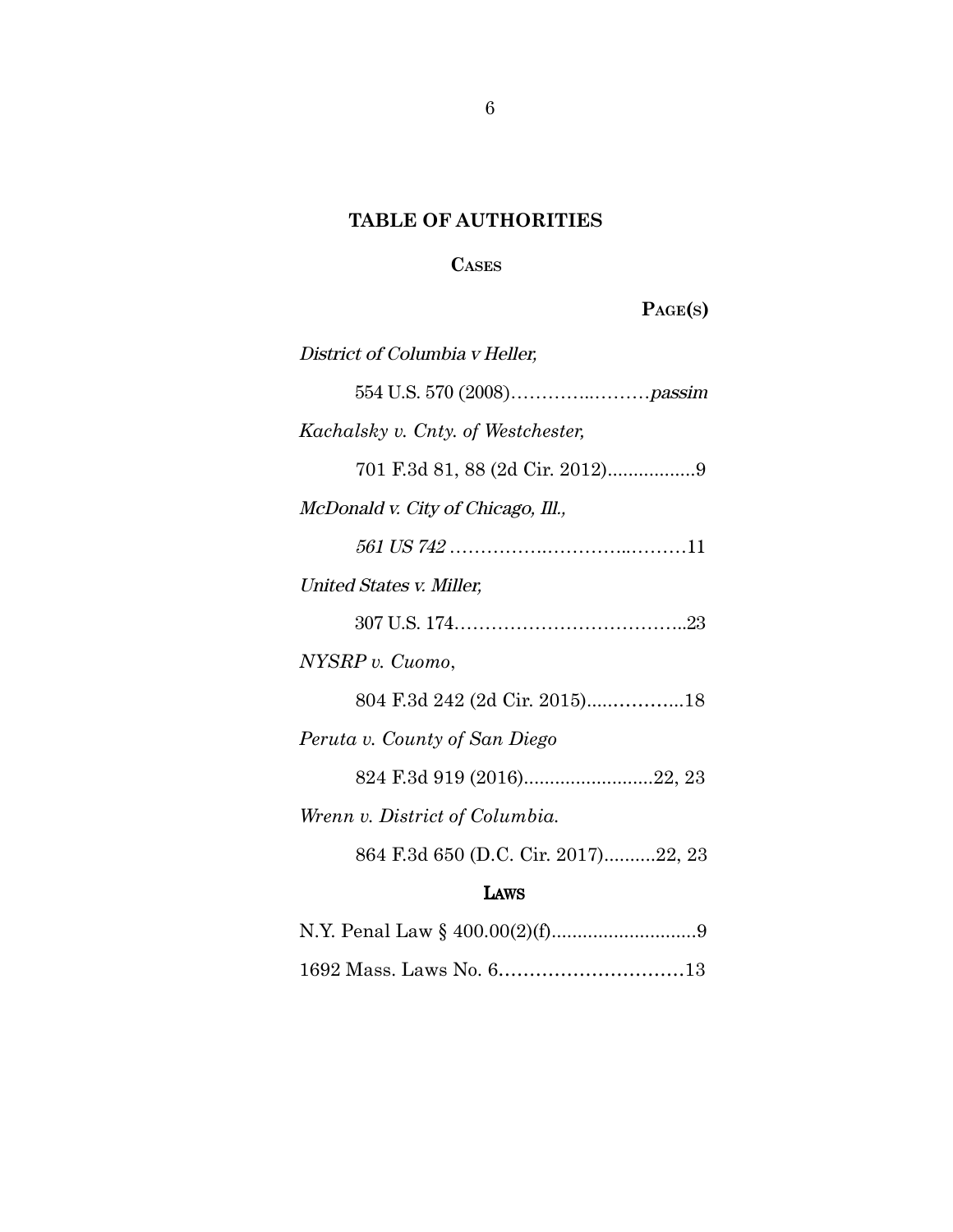# **TABLE OF AUTHORITIES—Continued**

1699 N.H. Laws………………………………….13

#### **STATUTES**

| Statute of Northampton, 2 Edw. III, ch. 3 |
|-------------------------------------------|
|                                           |

# OTHER AUTHORITIES

| The Annual Register, of a View of the History,<br>Politics, and Literature, for the Year<br>1766, at 215 (4th ed. 1785)12 |
|---------------------------------------------------------------------------------------------------------------------------|
| Bill of Rights 1689, W. & M., ch. 2, §7, in 3<br>Eng. Stat. at Large 44115,16                                             |
| Cesare Beccaria, An Essay on Crimes and<br>Punishments (1764) (translated by                                              |
| William Blackstone, Commentaries on the<br>Laws of England (1765)11,18                                                    |
| Federalist No. 46 – Madison (1788)16                                                                                      |
| Hansard's Parliamentary Debates, ser. 3, 1151<br>(May 30, 1843) (M.J. O'Connell)15                                        |
| Joseph Story, Commentaries on the<br>Constitution of the United States 747                                                |
| John Lott Jr, Concealed Carry Permit Holders<br>Across the United States: 2019 Crime<br><b>Prevention Research</b>        |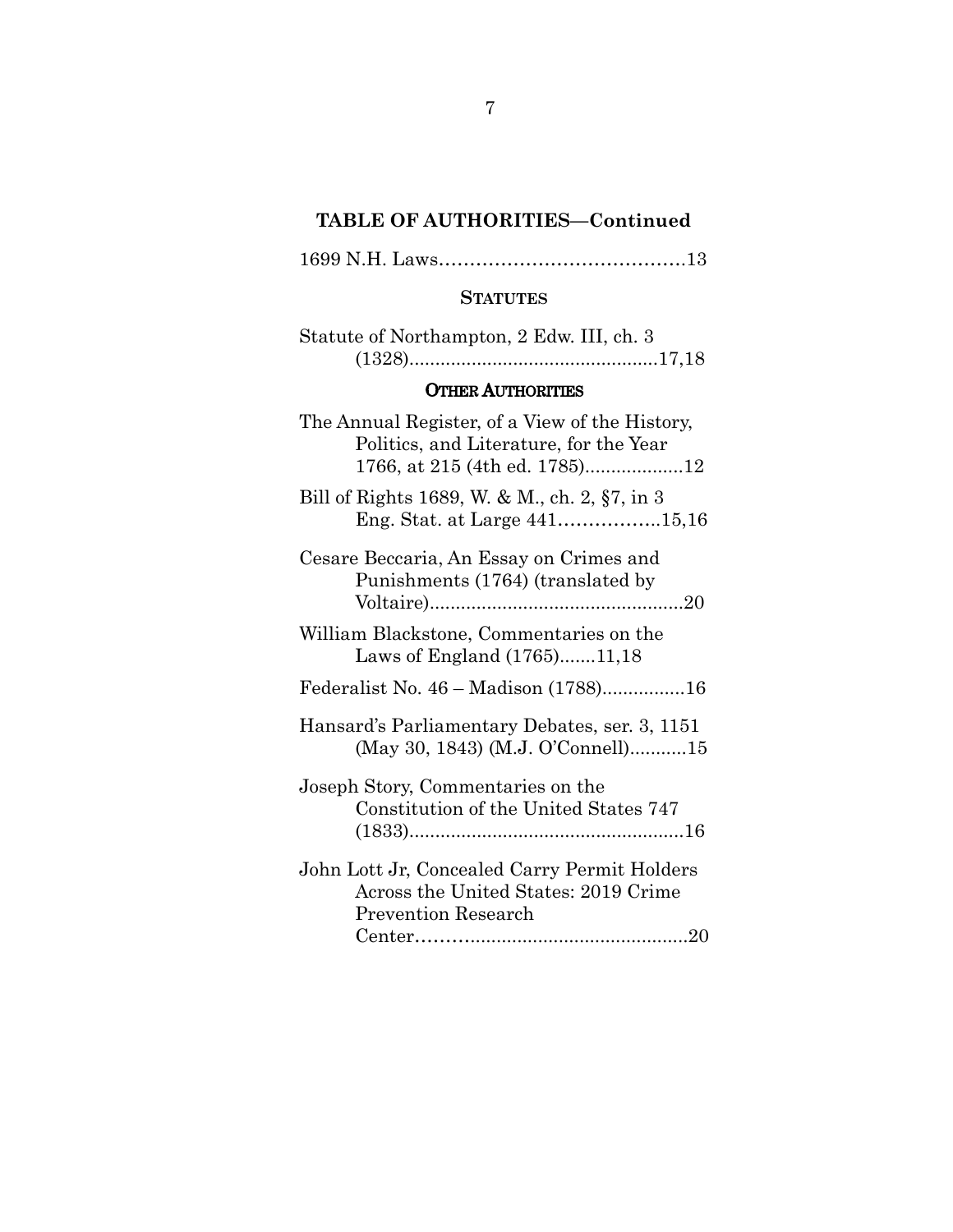# **TABLE OF AUTHORITIES—Continued**

| State Level Firearm Concealed-Carry                                                                                 |
|---------------------------------------------------------------------------------------------------------------------|
| Legislation and Rates of Homicide and                                                                               |
| Other Violent Crime, Journal of the                                                                                 |
| American College of Surgeons (2018)21                                                                               |
| Kansas Territory Wyandotte Constitution                                                                             |
| Letter from the Hon. Harrison G. Otis for<br>Petitioning Congress, Against<br>Permitting Merchant Vessels to Arm 11 |
|                                                                                                                     |
| Samuel Adams, The Rights of the Colonists                                                                           |
| St. George Tucker's 1803 edition of<br>Blackstone's Commentaries12,18                                               |

### **JURISDICTION**

This case comes to the Court on writ of certiorari from the United States District Court for the Northern District of New York, arising under jurisdiction granted by 28 U.S.C § 1254(1).

# CONSTITUTIONAL PROVISIONS INVOLVED

The Second Amendment, U.S. Const. amend. II, provides:

A well regulated Militia, being necessary to the security of a free State, the right of the people to keep and bear Arms, shall not be infringed.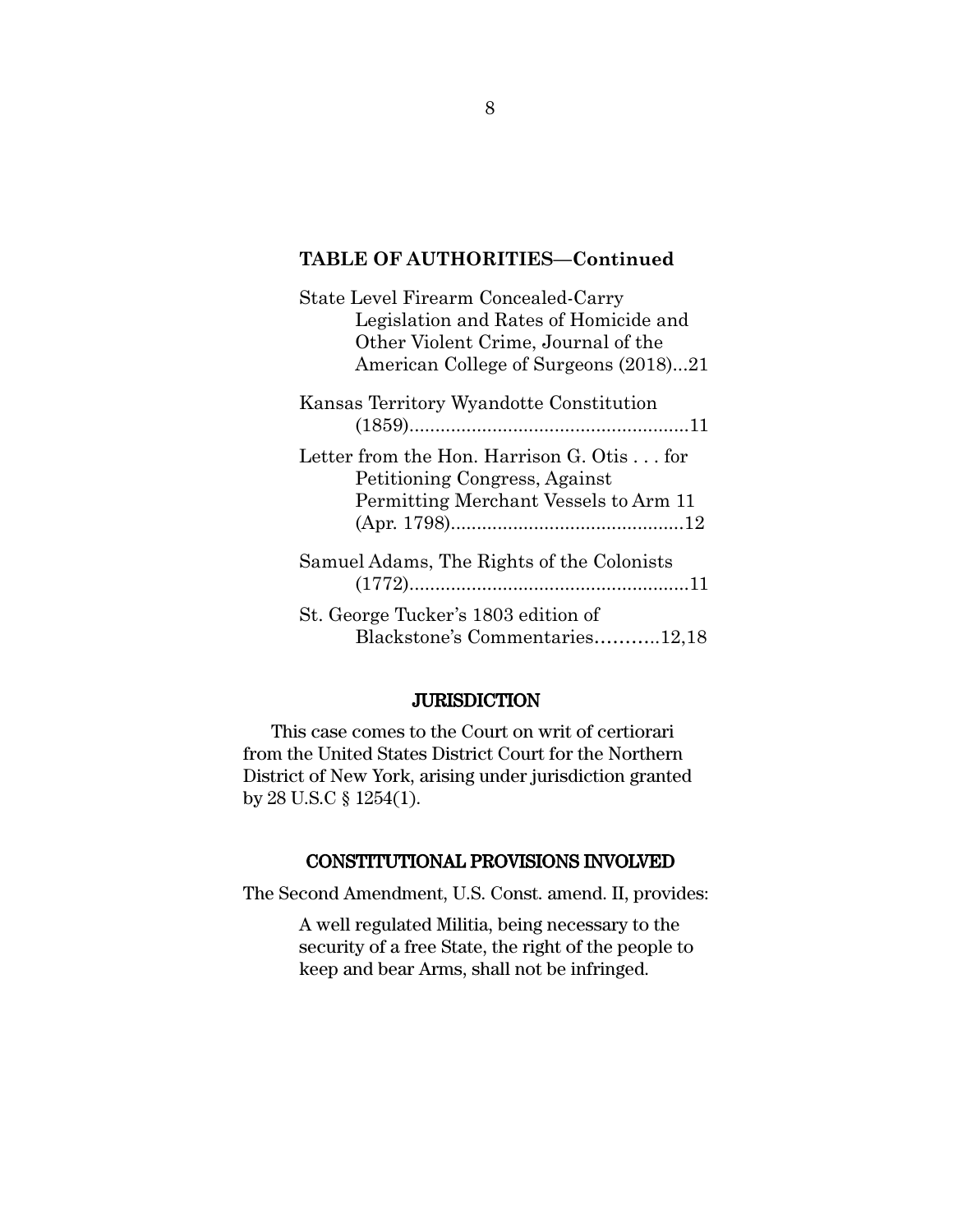#### FACTS

In September of 2014, Robert Nash and Brandon Koch applied for concealed-carry firearms licenses in the state of New York. Robert Nash desired the license on account of the recent uptick of crime and robberies in his neighborhood. Brandon Koch wanted the license for general self defense. Both men had completed gun safety courses and had no criminal history or history of mental illness. New York denied them licenses to carry in public under the "proper cause" requirement of New York Penal Law §400. They met the proper cause standard to receive restricted licenses to hunt and carry in places not open to the general public. New York law further requires good moral character as well as proper cause for earning a license.

To meet the "proper cause" required for a license to carry in public, one must "show any facts demonstrating a need for self-protection distinguishable from that of the general public." *Kachalsky v. Cnty. of Westchester*, 701 F.3d 81, 88 (2d Cir. 2012). Mr. Nash's example of recent robberies in his neighborhood did not meet that standard. Mr. Koch's desire for general self defense also did not meet that standard. The decision of who has a distinguishable danger and good moral character falls into the hands of licensing officers. If the applicant is not satisfied with their decision, they may appeal to the decision to a higher court.

This case was dismissed in the District Court and Second Circuit, both of which cited Kachalsky's "proper cause" definition stated above to be binding.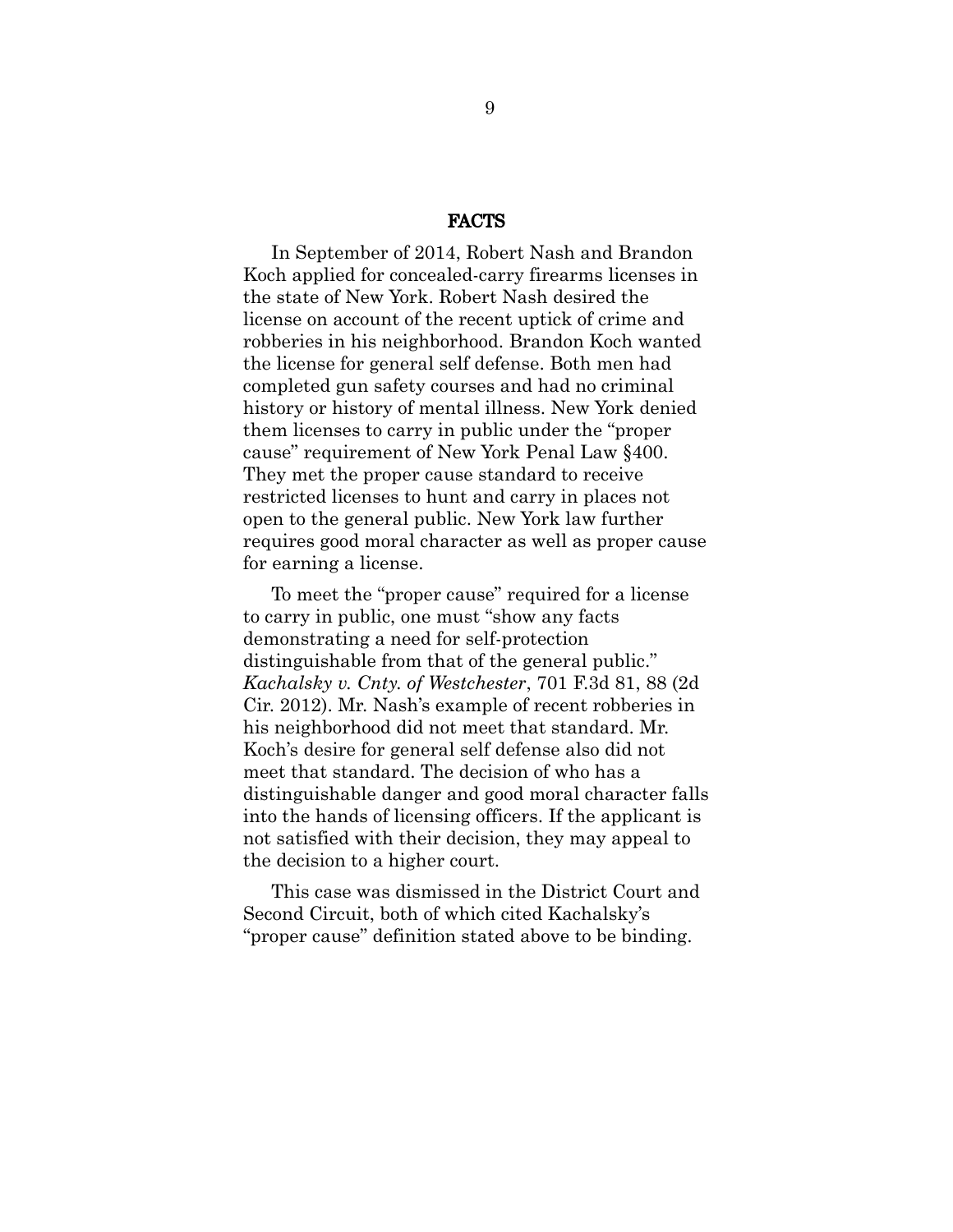#### **SUMMARY OF ARGUMENT**

The right of citizens to bear arms outside the home for self defense is enshrined in the Second Amendment, and New York's requirements for a concealed carry license violate this right.

The Founders recognized that bearing arms was a natural right, and sought to protect that right partially in response to its limitation in England. The carrying of weapons outside the home was an integral part of life in founding- and framing-era America; the Framers supported gun-carrying for self defense. When framing-era laws limited the use of guns, they prohibited unusual weapons and their use to terrify the people, not the carrying of weapons by law-abiding citizens for the purpose of personal safety.

The right to "bear" arms is distinct from the right to "keep" arms, as established by District of Columbia v. Heller, and the right to "bear" arms includes the right to carry them in a public place for the purpose of self defense.

The New York law that prevents this type of carrying should be analyzed under strict scrutiny because it violates a fundamental right. It fails strict scrutiny analysis: it neither achieves a compelling state interest nor uses the least restrictive means necessary to achieve this interest.

Regardless of what other types of handgun ownership and use the state of New York allows, prohibiting handgun carrying outside the home for self defense violates the core purpose of the Second Amendment, and is therefore constitutionally prohibited.

This Court should reverse the judgment of the Court of Appeals.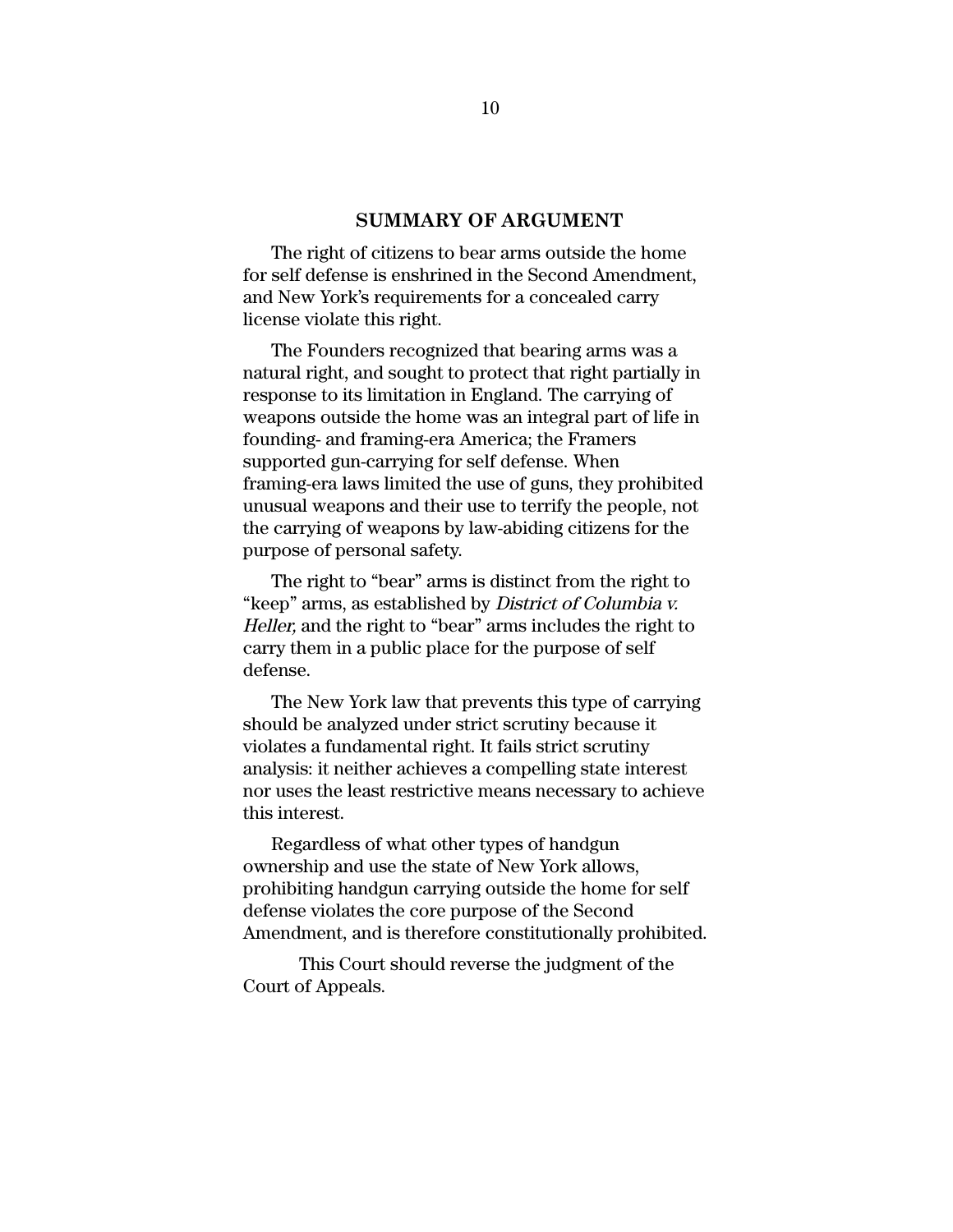#### **ARGUMENT**

**I. The historic purpose of the Second Amendment was to protect the right of the people to bear arms outside their homes for self-defense.**

# **A. In the era of the Second Amendment's enactment, to "bear arms" meant to carry outside the home for self-defense.**

The core right protected in the Second Amendment is the right to self defense. We see this proven and supported throughout many common law and historical sources. The Second Amendment was created in direct response to British actions that limited the colonists' right to self defense. The right to arms, as this Court wrote in *McDonald v. Chicago*, is not a "second-class right, " and the founders did not view it as such. 561 U.S. 742 (2010). As Samuel Adams wrote, citizens have "a right to support and defend" life, liberty and property, and a "duty of self-preservation." Samuel Adams, *The Rights of the Colonists* (1772). One way the right to defend is executed is through the right to self defense. The Kansas Territory Wyandotte Constitution codified the right to arms for self-defense, declaring that "[t]he people have the right to bear arms for their defense and security." (1859). Additionally, many of the state constitutions that addressed the right to arms described it specifically as a right to personal defense. In *Blackstone's Commentaries*, Blackstone explained citizens "hav[e] arms for their defence." *Commentaries on the Laws of England,* 139-40 (1765). The rights to keep and to bear arms are enshrined in the Constitution for the core purpose of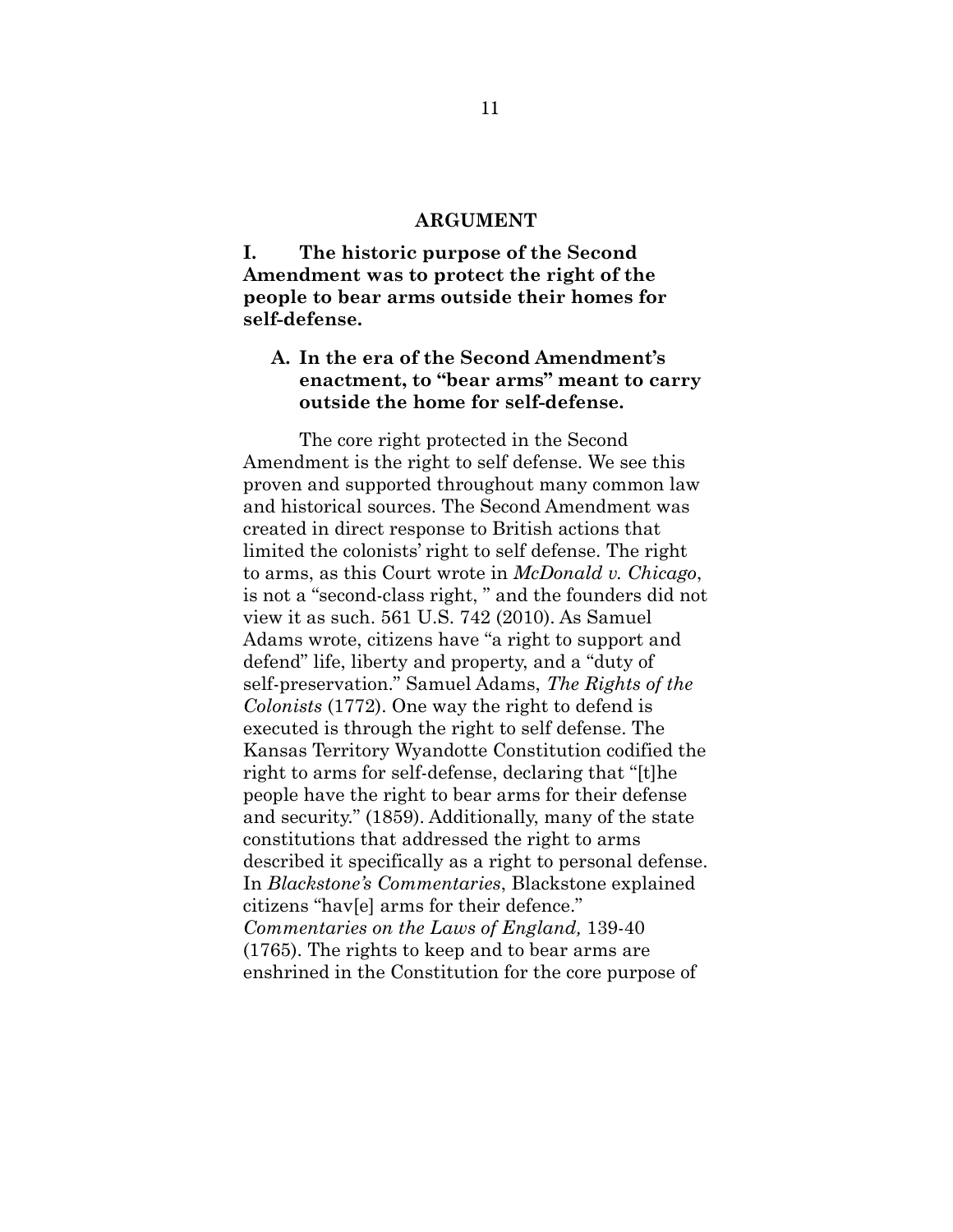protecting the individual right to self defense.

That right, the right to self defense, has always been recognized and treated as fundamental. In 1803, St. George Tucker wrote that "[t]he right of self defence is the first law of nature." *Blackstone's Commentaries* (1803). The right to bear arms for self defense was not restricted to the home. The word "bear" itself means to "carry." Historical reference further shows that citizens frequently carried arms in public spaces. A trial judge informed a British officer near the time of the Boston Massacre "that the inhabitants carried weapons concealed under their clothes, and would destroy them [Redcoats] in a moment, if they pleased." *The Annual Register, of a View of the History, Politics, and Literature, for the Year 1766*, at 215 (4th ed. 1785). In 1736, Tucker explained that "the right to bear arms is recognized and secured in the constitution itself. In many parts of the United States, a man no more thinks, of going out of his house on any occasion, without his rifle or musket in his hand, than an European fine gentleman without his sword by his side." *Commentaries*, at 19. Rep. Harrison Gray Otis said in 1798, "The law of Nature and of Nations authorize the right of carrying arms for self defence, by sea as well as by land, and no law of the United States has ever prohibited to our citizens the exercise of this right." *Letter from the Hon. Harrison G. Otis . . . for Petitioning Congress, Against Permitting Merchant Vessels to Arm,* at 11 (Apr. 1798). The core of the Second Amendment is self defense. Citizens do not need to earn or prove that they have this right; it is protected in the Second Amendment and applicable to all citizens.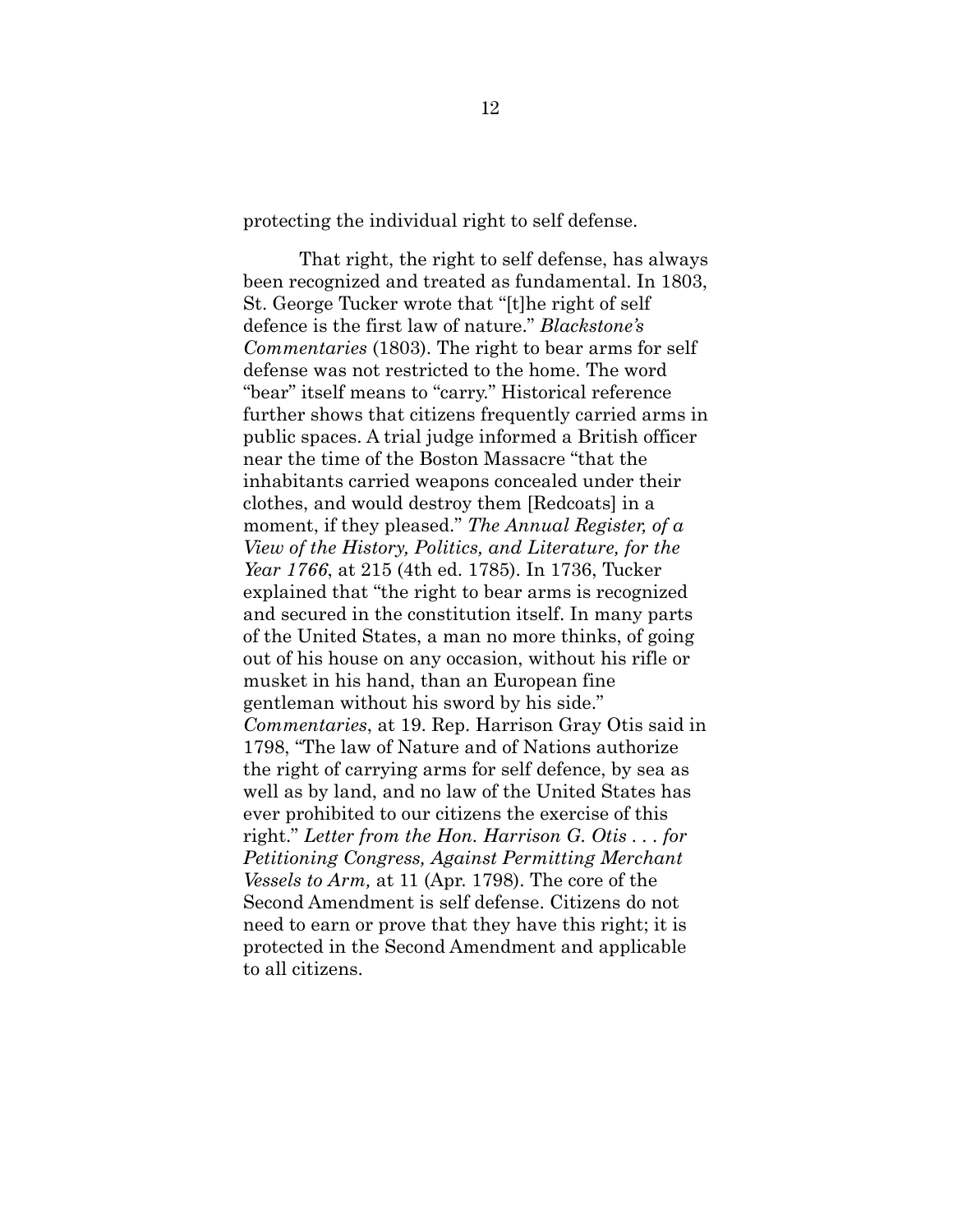Founding-era common law does provide some examples of gun regulations. However, these laws only banned public carry when guns are carried *offensively*. For example, in 1692, a Massachusetts law read, "such as shall Ride, or go Armed Offensively before any of Their Majesties Justices, or other Their Officers or Ministers doing their Office, or elsewhere, by Night or by Day, in Fear or Affray of Their Majesties Liege People." 1692 Mass. Laws No. 6, at 11-12. This law only punished those holding guns if the guns were brandished offensively and caused fear or affray. In New Hampshire "affrayers, rioters, disturbers or breakers of the peace, or any other who shall go armed offensively. . . ." could be arrested for infractions. 1699 N.H. Laws 1. Once again, the issue occurred if individuals attempted to terrorize citizens or break the peace.

## **B. Heller clarified the right to "keep… Arms" as individual and not tied to the militia.**

The case *District of Columbia v Heller* synthesized hundreds of years of gun laws into one decision: the right to keep arms is an individual right which cannot be infringed. The court in *Heller* wrote that, "Putting all of these textual elements together we find that they guarantee the *individual* right to possess and carry weapons in case of confrontation." 554 U.S. 570 (2008). Heller specifically addressed the "keep" part of the Second Amendment by deciding guns may be kept in the home. A similar line of reasoning should be applied to the word "bear."

The court in *Heller,* in fact, did address the right of the people to "bear" arms. The court wrote that, "At the time of the founding, as now, to 'bear'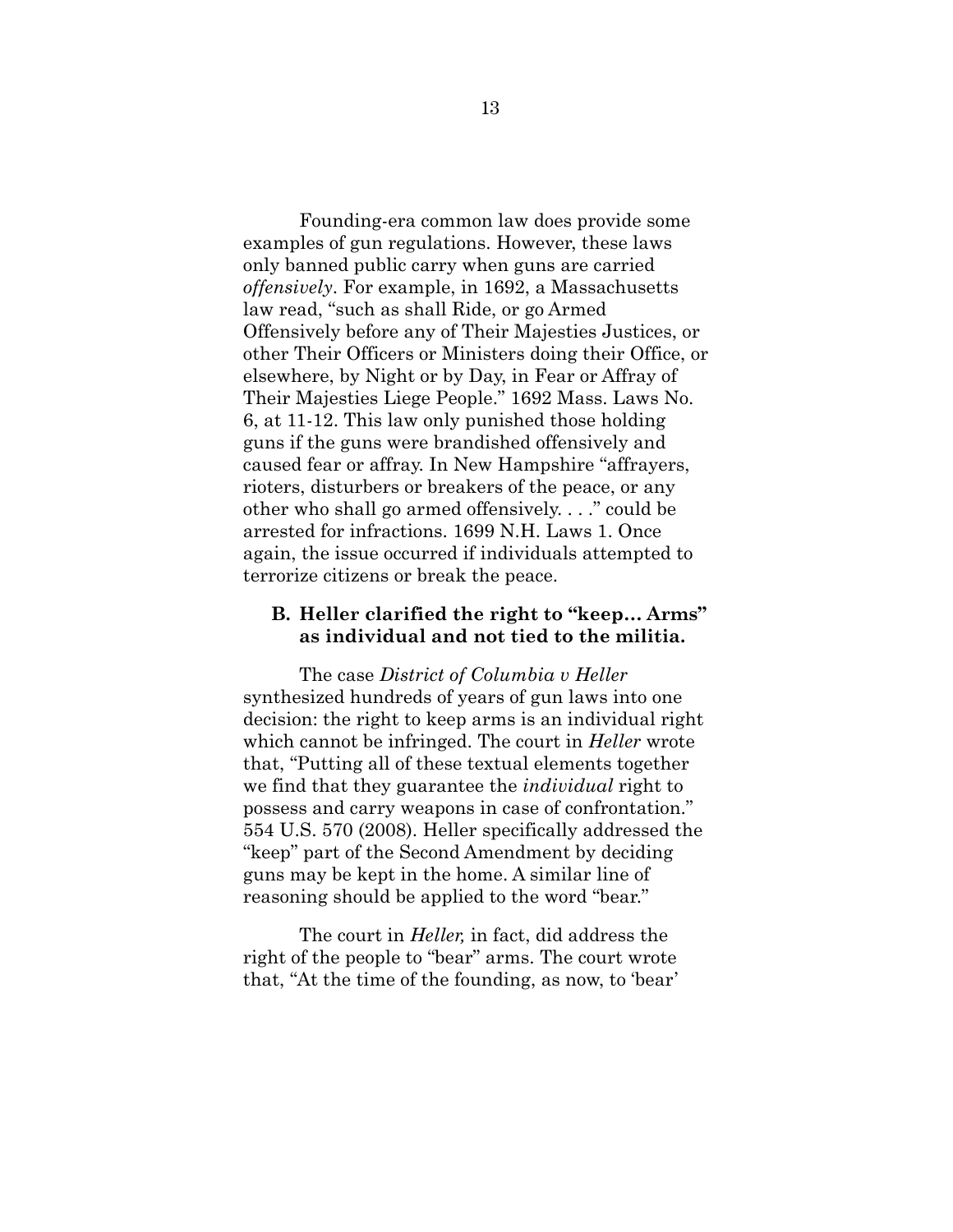meant to 'carry.' When used with "arms," however, the term has a meaning that refers to carrying for a particular purpose—confrontation." (*internal citations omitted) Id.* This reasoning was used to build a foundation for the conclusion that the Second Amendment was an individual right for self defense rather than one which was only invoked in a militia sense.

In that same line of reasoning, this Court said "the phrase implies that the carrying of the weapon is for the purpose of offensive or defensive action." *Id*. Restricting the right to bear arms in the way which the New York law does, effectively nullifies the phrase "bear arms." While the *Heller* court clarified that "nothing in our opinion should be taken to cast doubt on … laws forbidding the carrying of firearms in sensitive places such as schools and government buildings," the New York concealed-carry laws effectively define all public spaces as "sensitive places." This is not consistent with the founding-understanding of where guns can be carried. Historically, citizens frequently bore firearms in public spaces for self defense. A *de facto* blanket ban on guns in public spaces is not in line with the founding era understanding of the right to bear arms.

# **C. Because the Second Amendment protects an individual right to self defense, and because keep means own, "bear" means carry for self defense.**

It is a tenet of constitutional interpretation that each word used by the Framers has meaning and should be treated as such. Failing to protect the meaning of parts of the Constitution harms the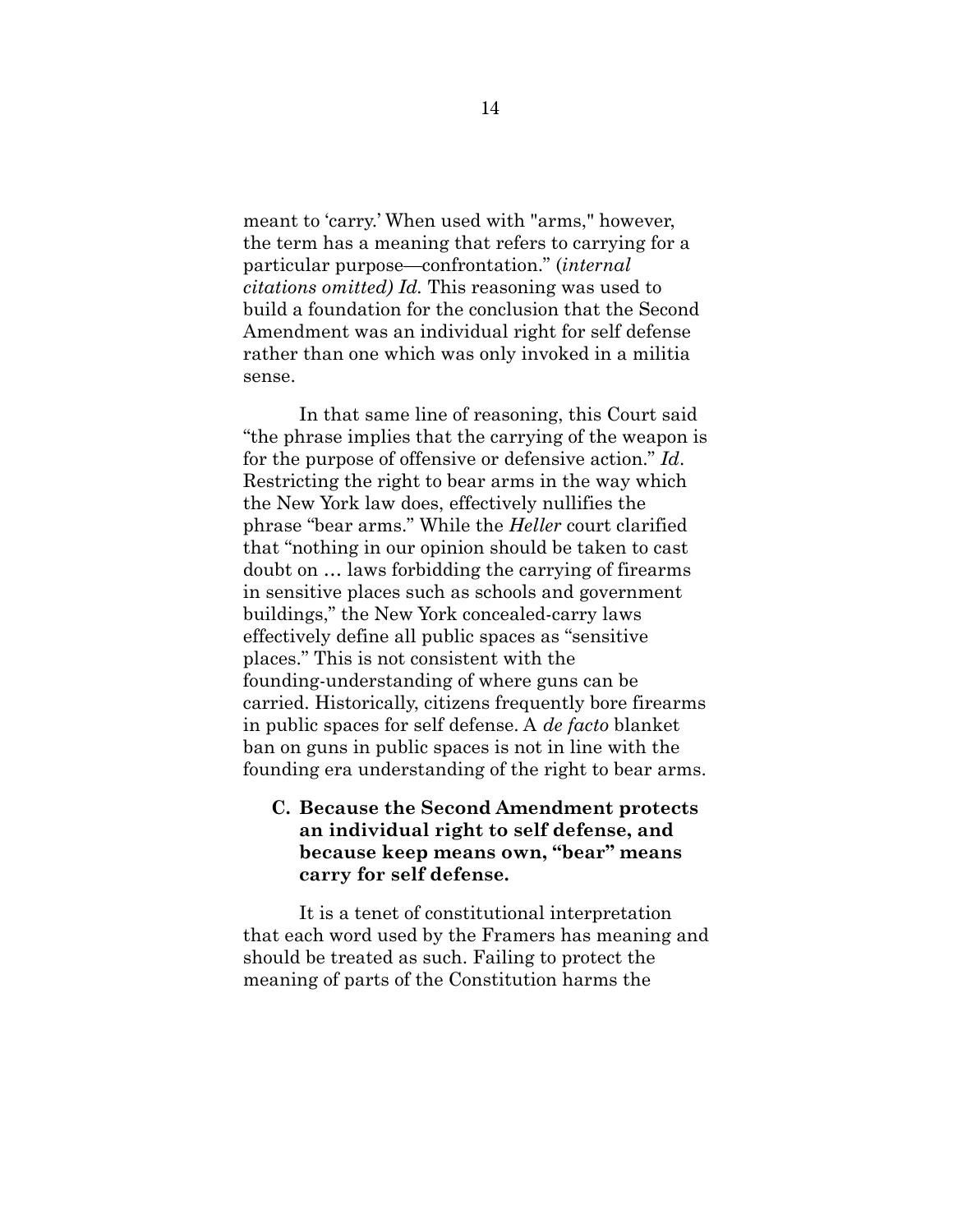Framers' intent. Preventing citizens from carrying guns outside the home restricts the meaning of the word "bear" beyond its founding-era understanding, and would render the phrase "keep *and bear* arms" superfluous. The Constitution places both keep and bear on the same level and affords them equal power. Thus, they should be treated equally under the Second Amendment.

# **II. The Second Amendment's purpose is to protect a broad, individual right to self-defense.**

# A. **The Second Amendment protects a broader right than the English Bill of Rights.**

The English Bill of Rights said "'[t]hat the Subjects which are Protestants, may have Arms for their Defence suitable to their Conditions, and as allowed by Law.'" *Heller*, 554 U.S. at 593 (quoting 1 W. & M., ch. 2, §7, in 3 Eng. Stat. at Large 441). Both English and American citizens understood the right to keep and bear arms as fundamental. A member of Parliament wrote, "by the bill of rights, the right to carry arms for self-defence was not created, but declared as of old existence." 69 *Hansard's Parliamentary Debates*, ser. 3, 1151 (May 30, 1843). *Heller* also analyzed the historical English view of the right to bear arms, finding that, "By the time of the founding, the right to have arms had become fundamental for English subjects."*Heller*, 554 U.S. at 593. The Framers looked at the right to keep and bear arms for self defense as fundamental.

However, as with the Fourth Amendment—which was created in response to British officers' invasion of citizens' homes and ships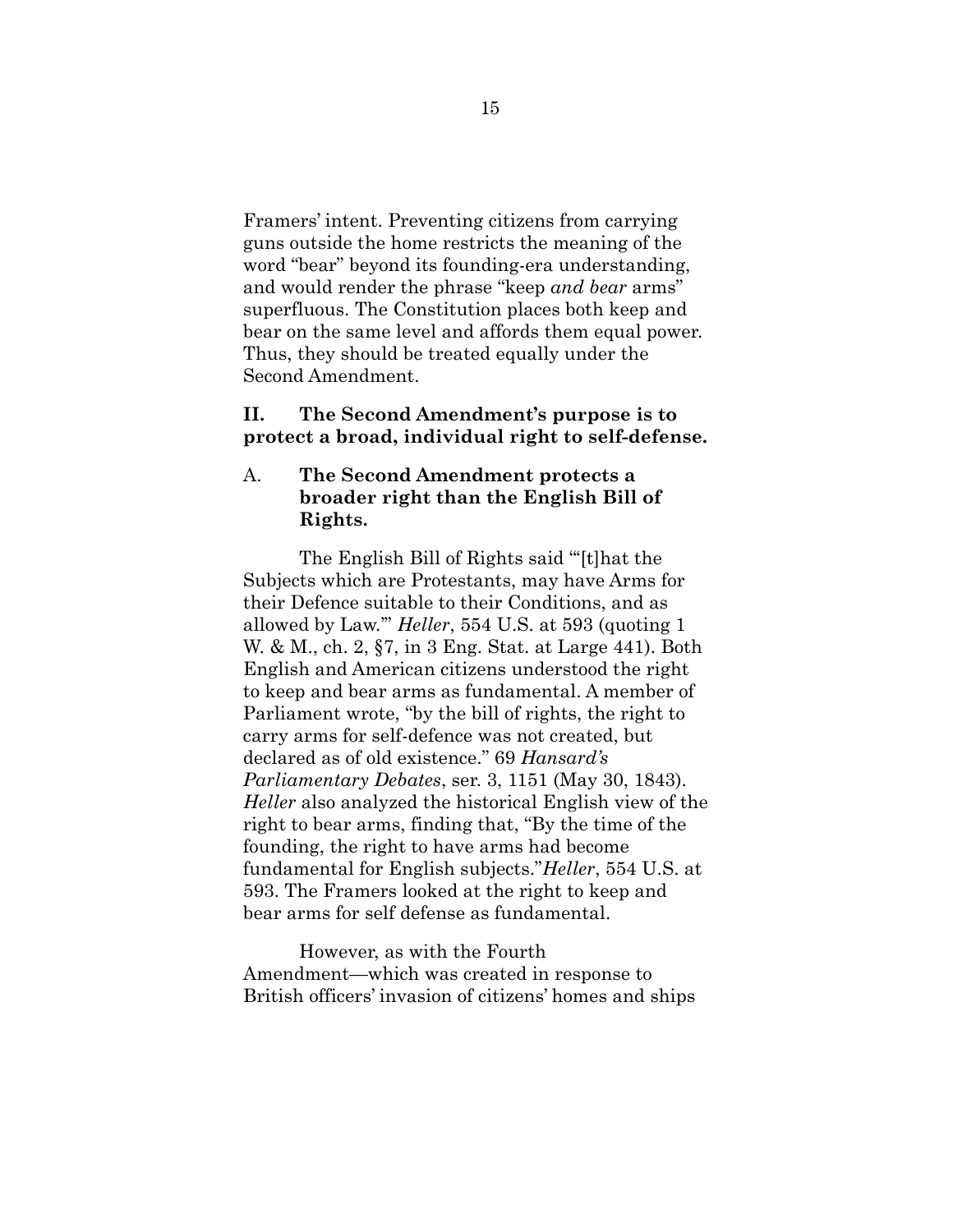using writs of assistance—the Second Amendment was a response to abridgments of the right to bear arms that the Framers saw in English laws. In Heller, this Court explicitly recognized that, "the right protected by the Second Amendment was decidedly broader than the one protected in the English Bill of Rights." *Heller*, 554 U.S. at 593. Earlier, Justice Joseph Story wrote in his Commentaries on the Constitution of the United States, "under various pretences the effect of this provision [the English right] has been greatly narrowed; and it is at present in England more nominal than real, as a defensive privilege." *Commentaries on the Constitution of the United States,* 747 (1833). James Madison also discussed the right to bear arms in Federalist No. 46, where he described "[T]he advantage of being armed, which the Americans possess over the people of almost every other nation." *Federalist No. 46*, (1788). Madison saw the Second Amendment as protecting a broader right than other nations. The Framers recognized flaws and loopholes in the English Bill of Rights and prided themselves on protecting a broader right in the Second Amendment, protecting the same right but removing restrictions.

While the Second Amendment covers a broader right than the English Bill of Rights, it also covers everything the English Bill of Rights covered. The Second Amendment allows the same rights but removed restrictions and requirements. Therefore, the rights explicitly protected in the English Bill of Rights are also protected by the Second Amendment. English common law has provided insight to the meaning of "self defense." William Hawkins wrote, "the killing of a Wrong-doer … may be justified …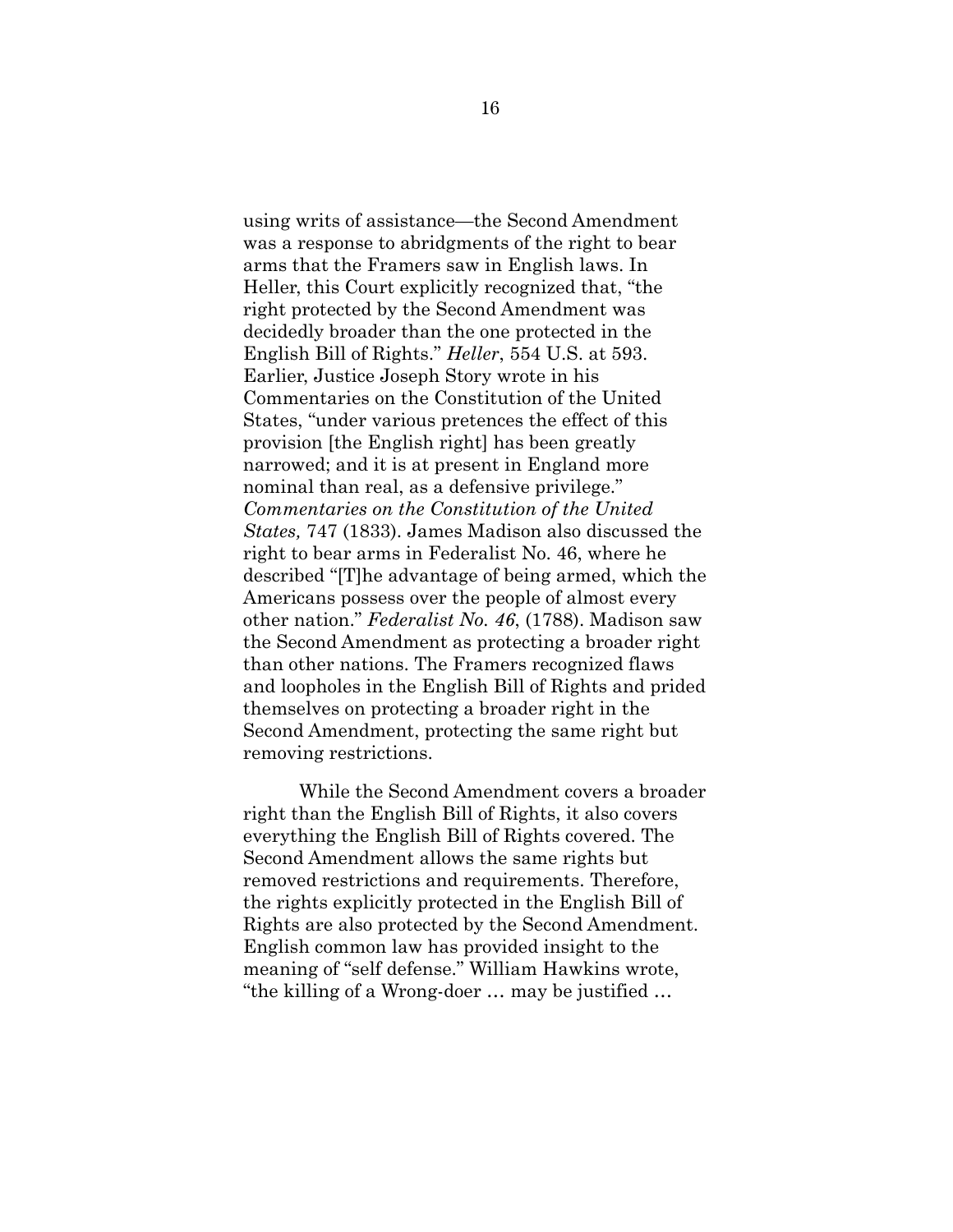where a Man kills one who assaults him in the Highway to rob or murder him." *A Treatise of the Pleas of the Crown* 71, §21 (1716). Matthew Hale wrote, "[i]f a thief assault a true man either *abroad or in his house* to rob or kill him, the true man … may kill the assailant, and it is not felony."Matthew Hale, *Historia Placitorum Coronae* 481 (Sollom Emlyn ed. 1736) (emphasis added) Both go to demonstrate the right to self defense but Matthew Hale further shows that the right to self defense was not restricted to the house.

# **B. The Statute of Northampton does not conflict with this interpretation of the Second Amendment.**

The Statute of Northampton is often used to defend the Constitutionality of prohibitions of guns in public places. However, that was not the accepted understanding of the law in the founding era, and it was not the *Heller* court's understanding. The statute states,

> [N]o man great nor small, of what condition soever he be, except the king's servants in his presence, … nor bring no force in affray of the peace, nor to go nor ride armed by night nor by day, in fairs, markets, nor in the presence of the justices or other ministers, nor in no part elsewhere, upon pain to forfeit their armour to the King

### *The Statute of Northampton,* 2 Edw. III, ch. 3 (1328).

The North Carolina Supreme Court's decision in *State v. Huntly* explained the common understanding of this piece of law, stating it prohibited "riding or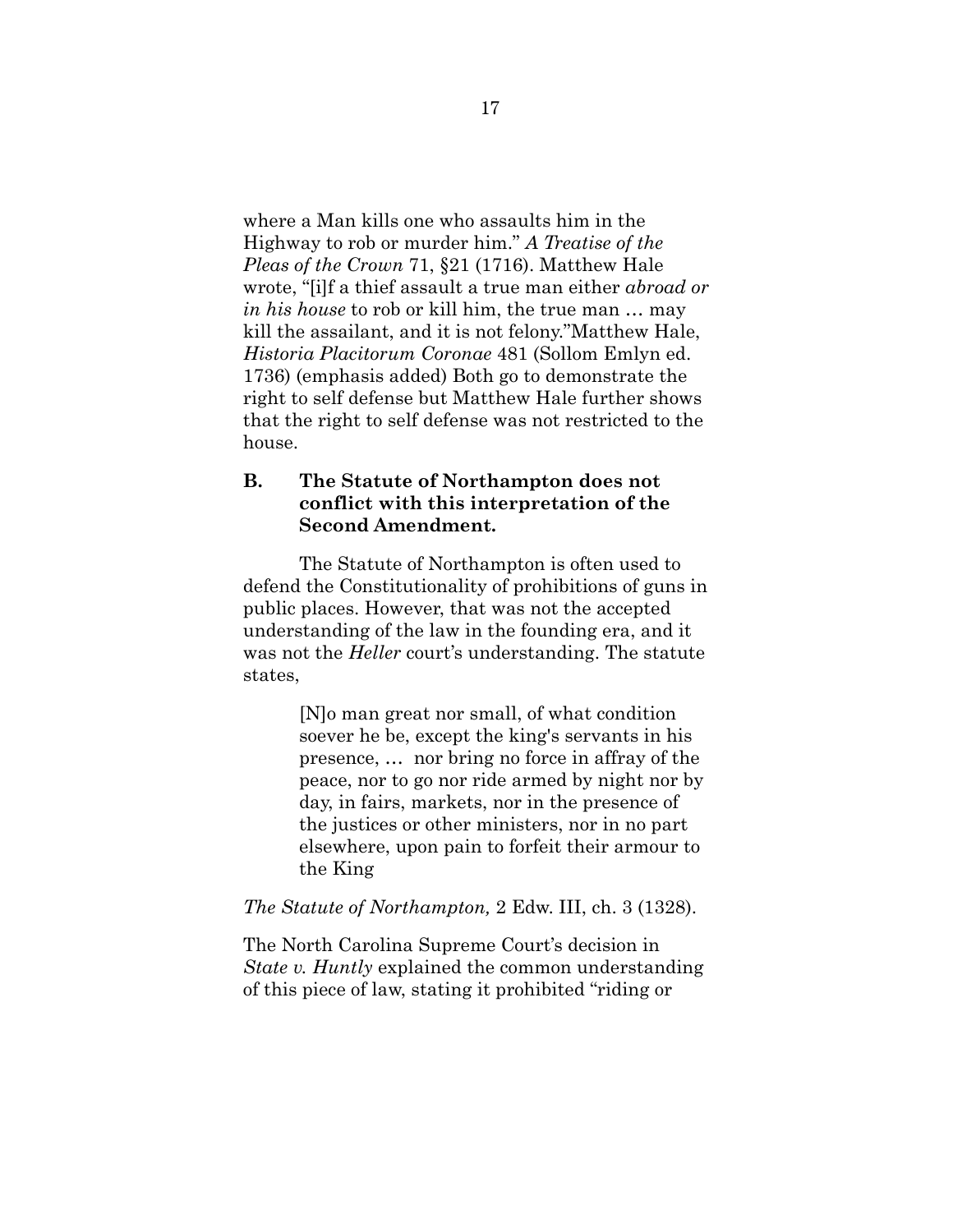going about armed with unusual and dangerous weapons, to the terror of the people." 25 N.C. 418, 420 (1843). There is also a historical tradition of treating the Statute of Northampton as applying only to "dangerous and unusual Weapons, in such a Manner as will naturally cause a Terror to the People," *Hawkins*, 134-35, §§1, 4. Finally, in St. George Tucker's edition of *Blackstone's Commentaries*, he wrote, "[t]he offence of riding or going armed with dangerous or unusual weapons, is a crime against the public peace, by terrifying the good people of the land, and is particularly prohibited by the Statute of Northampton." *Blackstone's Commentaries*, at 148-49 (1803). The Statute of Northampton was not a ban on carrying guns in public but rather a ban on carrying guns to terrorize citizens.

## **III. The appropriate level of analysis for the New York concealed-carry law is strict scrutiny.**

To determine the appropriate level of scrutiny for the analysis of New York's law, two factors must be analyzed. In a similar Second Amendment case, the Second Circuit Court of Appeals explained these factors: "we consider…(1) how close the law comes to the core of the Second Amendment right and (2) the severity of the law's burden on the right." *NYSRP v. Cuomo*, 804 F.3d at 258.

The right to bear arms outside the home for self defense is at the core of the Second Amendment. In *Heller,* this court wrote that the right to self defense was "the *central component* of the [Second Amendment] right itself." 554 U.S. 570, 599 (2008). This "core lawful purpose of self-defense" applies to carrying handguns outside the home. The right to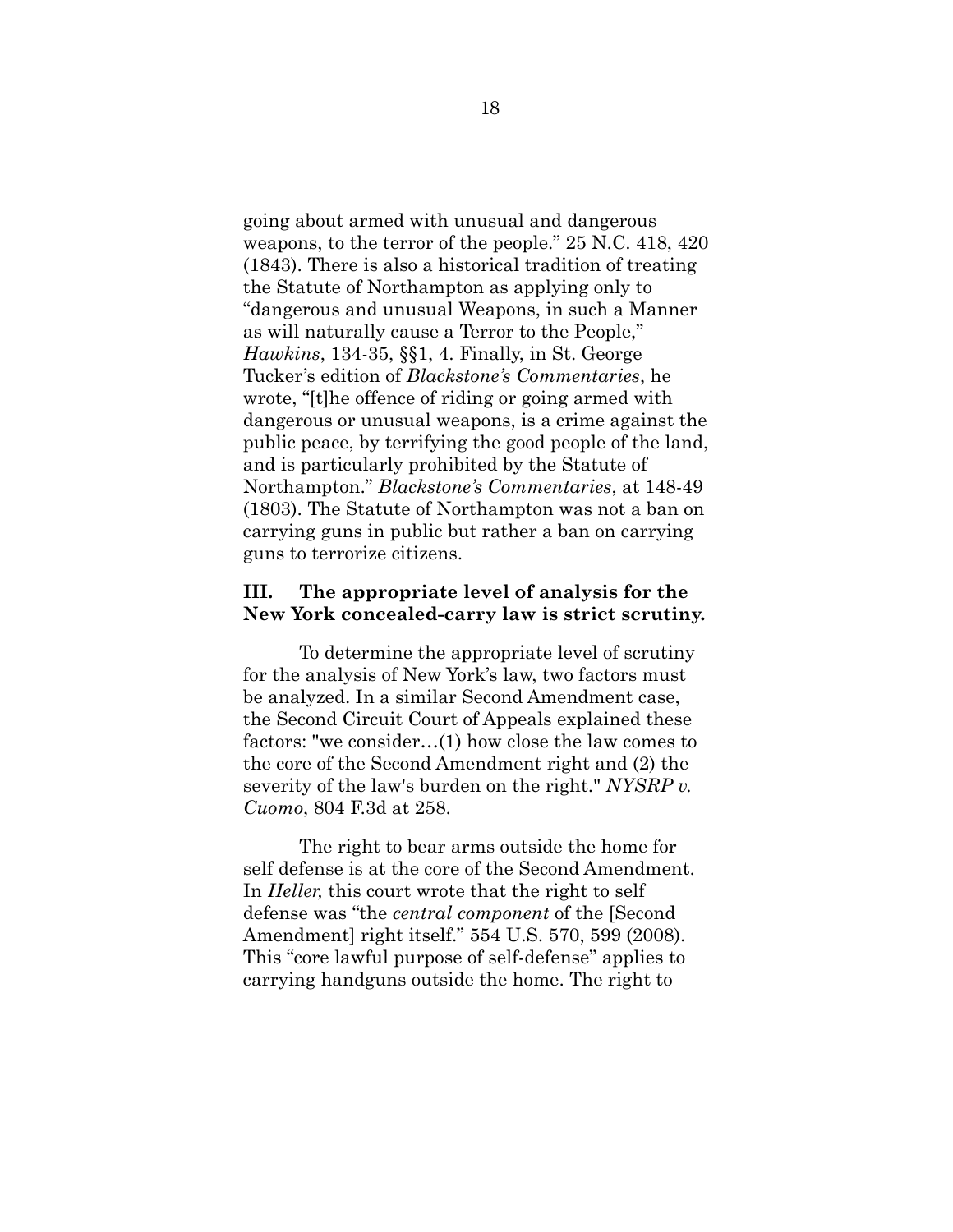"bear" arms is given equal place with the right to "keep" arms in the text of Second Amendment, and is just as closely tied to the Amendment's "core purpose" as keeping arms within the home. 554 U.S. 570, 599 (2008). Thus, preventing citizens from carrying handguns outside the home for the purpose of self-defense infringes upon the core of the right protected by the Second Amendment.

This restriction also places a severe burden on the right. By leaving citizens' ability to carry a gun up to the discretion of individual officers, the New York gun regulation prevents citizens from legally carrying "an entire class of 'arms' that Americans overwhelmingly choose for the lawful purpose of self-defense." *Heller,* 554 U.S. 570, 599. Even if citizens show that they are in good moral standing and have a significant fear for their personal safety, their Second Amendment right to bear arms still may be denied in New York.

The natural right enshrined in the Second Amendment is not a privilege that must be earned. While *Heller* acknowledged that in some situations this right may be limited—such as in "sensitive places"—the underlying principle in the *Heller* court's decision was that "law-abiding, responsible citizens" have a right to arms for self defense. 554 U.S. 570, 599 (2008). The New York law violates this right, preventing even law-abiding citizens from bearing arms in nearly all locations.

Taken together, these two factors indicate that strict scrutiny is the appropriate level of scrutiny to analyze New York's gun regulation law because the right to bear arms in public places is a fundamental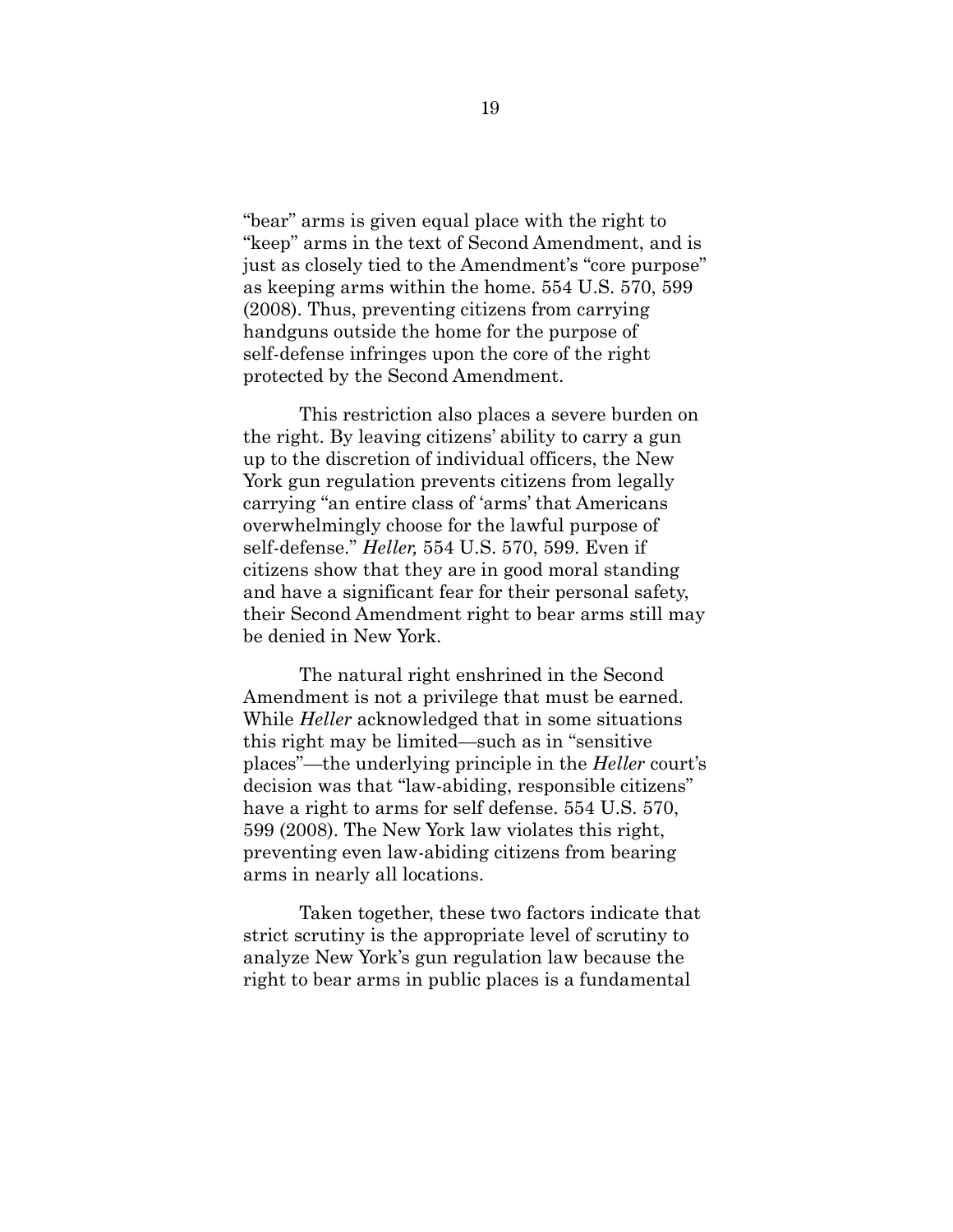constitutional right and because New York's law severely limits this right.

Thus, for the law to be constitutional, it must *achieve* the governmental interest of a reduction in violent crime and it must be narrowly tailored to—or at least use the least restrictive means necessary to achieve—that interest. The New York law fails on both counts.

# **A. The law does not achieve a compelling state interest.**

As has been recognized for centuries, "Laws that forbid the carrying of arms … disarm only those who are neither inclined nor determined to commit crimes." Cesare Beccaria, An Essay on Crimes and Punishments (1764). Respondents argue that placing limitations on concealed-carry licenses will lead to fewer gun crimes. Because there is significant controversy in the literature examining the effects of substantial restrictions on the ability of citizens to concealed-carry<sup>1</sup>, the state has not met its burden to demonstrate that its firearm regulations *achieve* the state interest that they set out to.

### **B. The law does not use the least restrictive**

<sup>&</sup>lt;sup>1</sup> See Concealed Carry Permit Holders Across the United States, 2019 Crime Prevention Research Center (finding that less than 1% of individuals holding concealed-carry permits commit firearms violations and that "[t]he overwhelming majority of peer-reviewed academic research by economists and criminologists concludes that ownership of permitted concealed handguns causes a reduction in violent crime.") and State Level Firearm Concealed-Carry Legislation and Rates of Homicide and Other Violent Crime, Journal of the American College of Surgeons (2018) (finding that there is not a significant association between violent crime rates and concealed carry laws)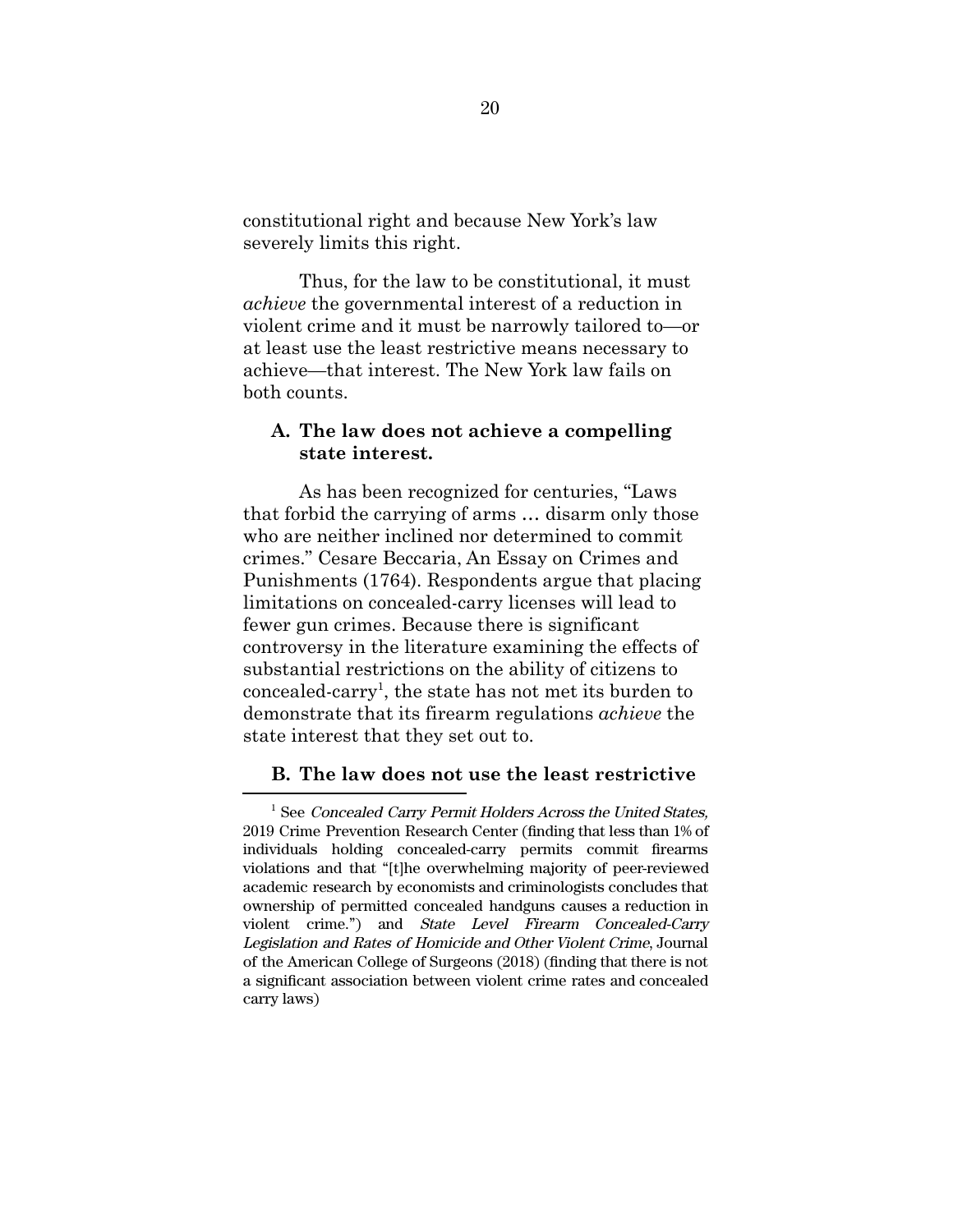#### **means necessary to achieve that interest.**

There is a legitimate government interest to reduce crime rates and protect citizens. The court in *Heller* acknowledged that some restrictions on firearm ownership—such as "prohibitions on the possession of firearms by felons and the mentally ill," preventing firearm carry "in sensitive places such as schools and government buildings"—may be constitutional. *Heller,* 554 U.S. 570. Preventing law-abiding citizens from carrying weapons in any public place is not.

Where lower courts found laws analogous to New Yorks' to be constitutional, they ignored this Court's fundamental assumption about the nature of the Second Amendment: because it invokes the phrase "the people," it applies to all persons, not an unspecified subset. *Heller,* 554 U.S. 570. In one representative case, the court upheld a law in which a permit for a handgun for the purpose of self-defense will only be granted if there are "documented threats, restraining orders and other related situations where an applicant can demonstrate they are a specific target at risk." *Peruta v. County of San Diego,* 824 F.3d 919 (2016).

The court justified this law by cataloging historical prohibitions of concealed carrying of weapons, yet conflated the prohibition of only concealed-carry with the prohibition against carrying weapons at all. In California, open carry is illegal while concealed-carry licenses are near-impossible for the average citizen to obtain. As in New York, then, the sum of California's regulation on handguns amounts to a near-total ban on "bearing" them in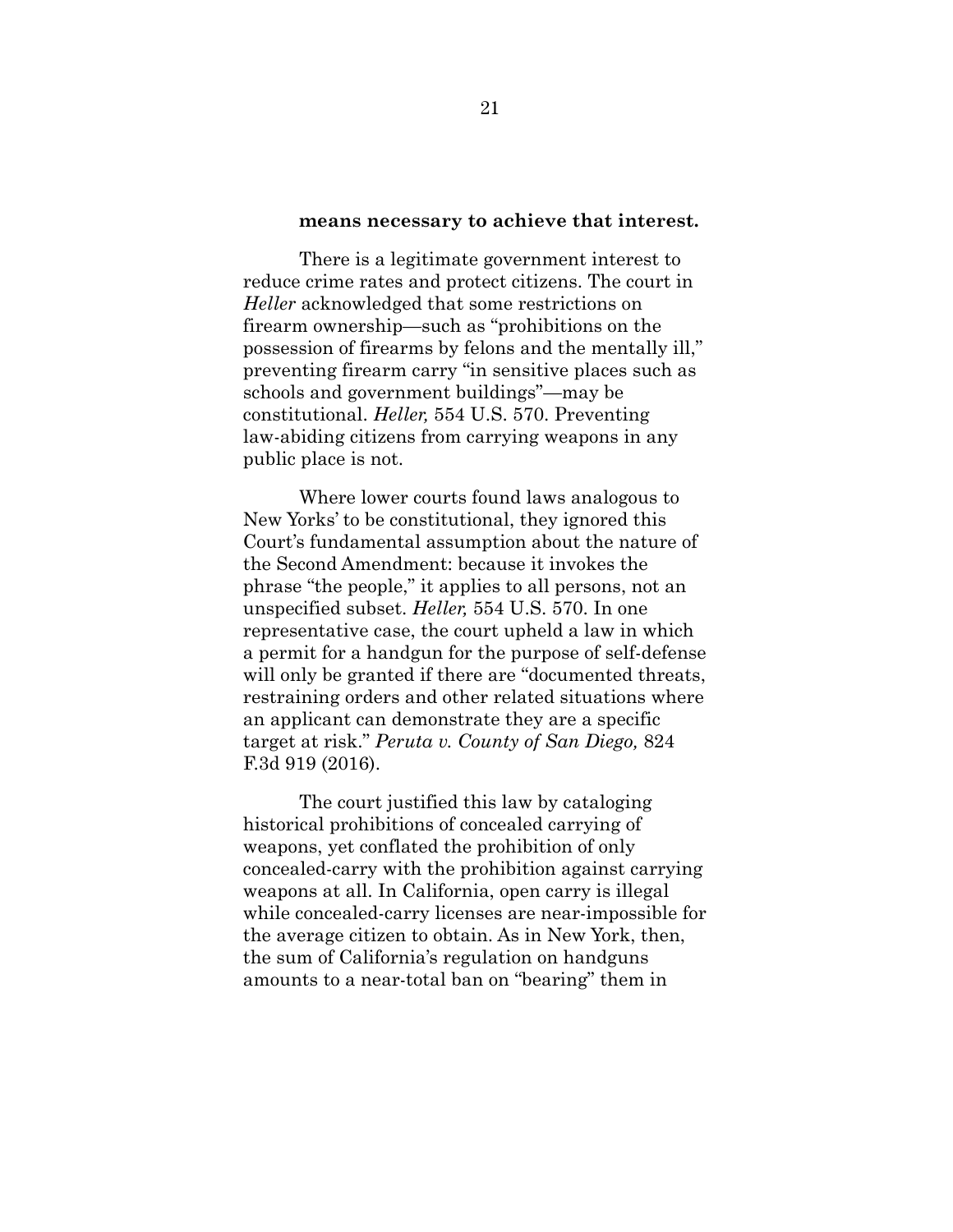public—a violation of the Second Amendment.

The Second Amendment protects the right of common citizens to keep and bear weapons in common use. Following this reasoning, it also protects citizens with a common—not an exceptional—need for self-defense. In *Wrenn v. District of Columbia,* the D.C. Circuit applied the reasoning of the court in *Heller* to a case involving concealed carry of weapons in public places. The same reasoning applies here.

The Court in *Heller* reasoned that "the term [the people] unambiguously refers to all members of the political community, not an unspecified subset," wherever it is used in the Constitution, and that the same definition applied to the Second Amendment. *Heller,* 554 U.S. 570, 580. Additionally, the court in *Heller* held that the Second Amendment applies to weapons "in common use for lawful purposes." *Id,* citing *United States v. Miller*, 307 U.S. 174. The court in *Wrenn* applied this logical progression to the need for self-defense: "the class of citizens who can wield them [arms] must include those with common levels of competence and responsibility—and need." 864 F. 3d 650, 665 (2017).

The New York law does not allow citizens with "common levels of…need" to bear arms; following the reasoning in *Heller,* this violates the Second Amendment. *Id.* While *Heller* allows for some restrictions on an individual's right to bear arms, a near-total ban on this right—and a complete ban on the ability of an average citizen, with an average need for self-defense to bear a weapon—is much more restrictive than the limits outlined by *Heller.*